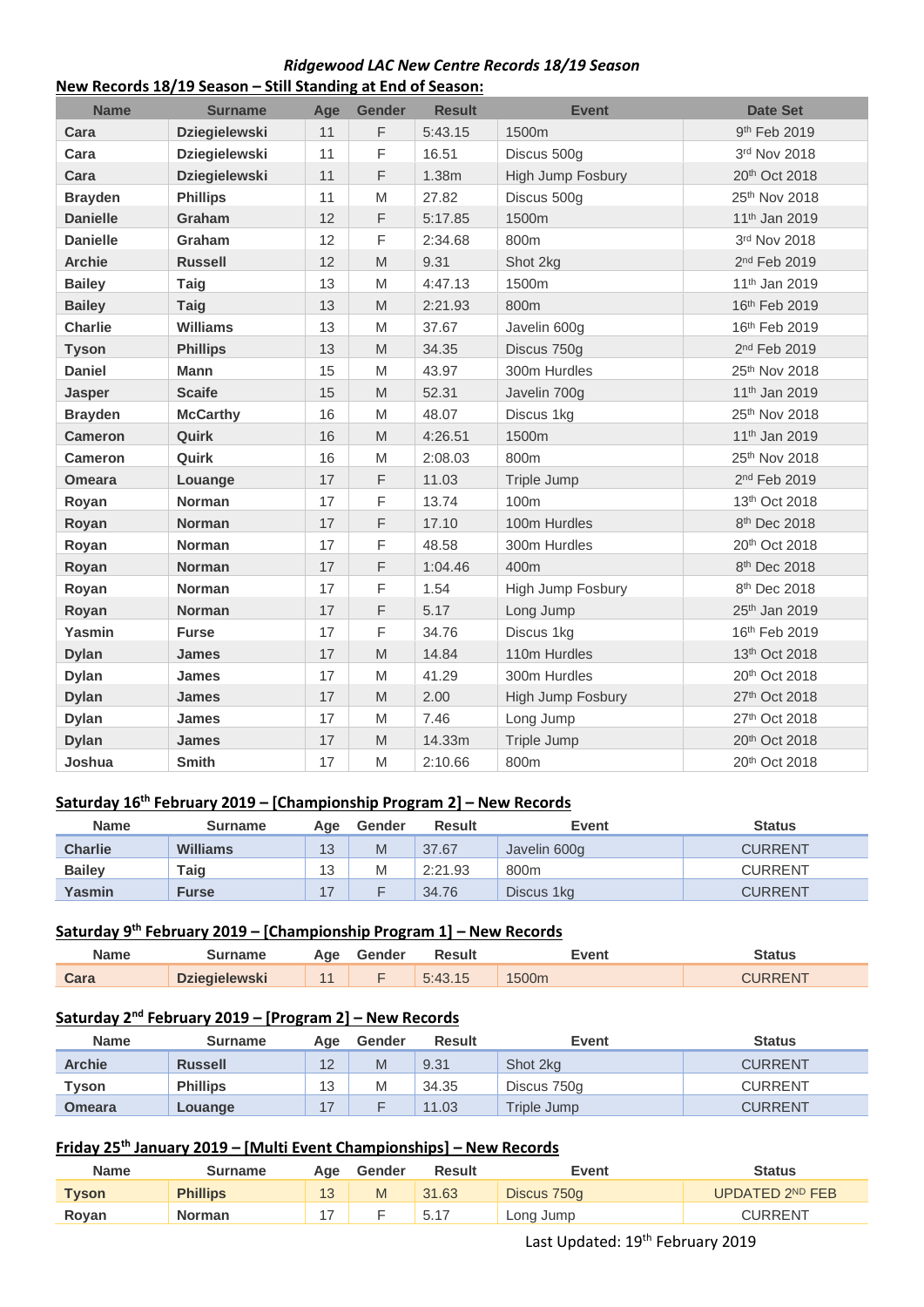### **Friday 18th January 2019 – [Twilight Program 3] – New Records**

| <b>Name</b> | Surname       | Age Gender | <b>Result</b> | Event     | Status           |
|-------------|---------------|------------|---------------|-----------|------------------|
| Royan       | <b>Norman</b> |            | 5.13          | Long Jump | UPDATED 25TH JAN |

### **Friday 11th January 2019 – [Twilight Program 2] – New Records**

| <b>Name</b>     | <b>Surname</b> | Aae | Gender | <b>Result</b> | Event             | <b>Status</b>  |
|-----------------|----------------|-----|--------|---------------|-------------------|----------------|
| <b>Danielle</b> | Graham         | 12  |        | 5:17.85       | 1500 <sub>m</sub> | <b>CURRENT</b> |
| <b>Bailey</b>   | Taig           | 13  | M      | 4:47.13       | 1500 <sub>m</sub> | <b>CURRENT</b> |
| <b>Jasper</b>   | <b>Scaife</b>  | 15  | M      | 52.31         | Javelin 700g      | <b>CURRENT</b> |
| <b>Cameron</b>  | Quirk          | 16  | M      | 4:26.51       | 1500m             | <b>CURRENT</b> |

### **Friday 14th December 2018 – [Twilight Program 1] – New Records**

*No New Records*

#### **Saturday 8 TH December 2018 – [Program 1] – New Records**

| <b>Name</b>    | <b>Surname</b> | Age | Gender | <b>Result</b> | <b>Event</b>             | <b>Status</b>    |
|----------------|----------------|-----|--------|---------------|--------------------------|------------------|
| <b>Cameron</b> | Quirk          | 16  | M      | 4:27.03       | 1500 <sub>m</sub>        | UPDATED 11TH JAN |
| Royan          | <b>Norman</b>  |     |        | 1:04.46       | 400 <sub>m</sub>         | <b>CURRENT</b>   |
| Royan          | <b>Norman</b>  | 17  |        | 1.54          | <b>High Jump Fosbury</b> | <b>CURRENT</b>   |
| Royan          | <b>Norman</b>  |     |        | 17.10         | 100m Hurdles             | <b>CURRENT</b>   |
| Royan          | <b>Norman</b>  | 17  |        | 4.93          | Long Jump                | UPDATED 18TH JAN |

### **Saturday 25TH November 2018 – [Program 2] – New Records**

| <b>Name</b>    | <b>Surname</b>  | Age | Gender | <b>Result</b> | Event        | <b>Status</b>    |
|----------------|-----------------|-----|--------|---------------|--------------|------------------|
| <b>Brayden</b> | <b>Phillips</b> | 11  | M      | 27.82         | Discus 500g  | <b>CURRENT</b>   |
| <b>Bailey</b>  | Taig            | 13  | M      | 2:21.99       | 800m         | UPDATED 16TH FEB |
| <b>Daniel</b>  | <b>Mann</b>     | 15  | M      | 43.97         | 300m Hurdles | <b>CURRENT</b>   |
| <b>Brayden</b> | <b>McCarthy</b> | 16  | M      | 48.07         | Discus 1kg   | <b>CURRENT</b>   |
| <b>Cameron</b> | Quirk           | 16  | M      | 2:08.03       | 800m         | <b>CURRENT</b>   |

### **Saturday 17th November 2018 [RLAC Vs JLAC] – New Records**

*No New Records*

#### **Saturday 10th November 2018 [Program 1] – New Records**

*No New Records*

#### **Saturday 3 rd November 2018 [Program 2] – New Records**

| <b>Name</b>     | <b>Surname</b>       | Aae | Gender | <b>Result</b> | <b>Event</b>     | <b>Status</b>    |
|-----------------|----------------------|-----|--------|---------------|------------------|------------------|
| Cara            | <b>Dziegielewski</b> |     |        | 16.51         | Discus 500g      | <b>CURRENT</b>   |
| <b>Danielle</b> | Graham               | 12  |        | 2:34.68       | 800 <sub>m</sub> | <b>CURRENT</b>   |
| <b>Tyson</b>    | <b>Phillips</b>      | 13  | M      | 31.55         | Discus 750g      | UPDATED 25TH JAN |

### **Saturday 27th October 2018 [Program 1] – New Records**

| <b>Name</b>     | <b>Surname</b> | Age | Gender | <b>Result</b> | Event                    | <b>Status</b>    |
|-----------------|----------------|-----|--------|---------------|--------------------------|------------------|
| <b>Danielle</b> | Graham         | 12  | F.     | 5:25.60       | 1500 <sub>m</sub>        | UPDATED 11TH JAN |
| <b>Bailey</b>   | Taiq           | 13  | M      | 4:48.84       | 1500m                    | UPDATED 11TH JAN |
| <b>Cameron</b>  | Quirk          | 16  | M      | 4:28.50       | 1500 <sub>m</sub>        | UPDATED 8TH DEC  |
| Royan           | <b>Norman</b>  | 17  |        | 1.51          | High Jump Fosbury        | UPDATED 8TH DEC  |
| <b>Dylan</b>    | <b>James</b>   | 17  | M      | 2.00          | <b>High Jump Fosbury</b> | <b>CURRENT</b>   |
| <b>Dylan</b>    | <b>James</b>   | 17  | M      | 7.46          | Long Jump                | <b>CURRENT</b>   |